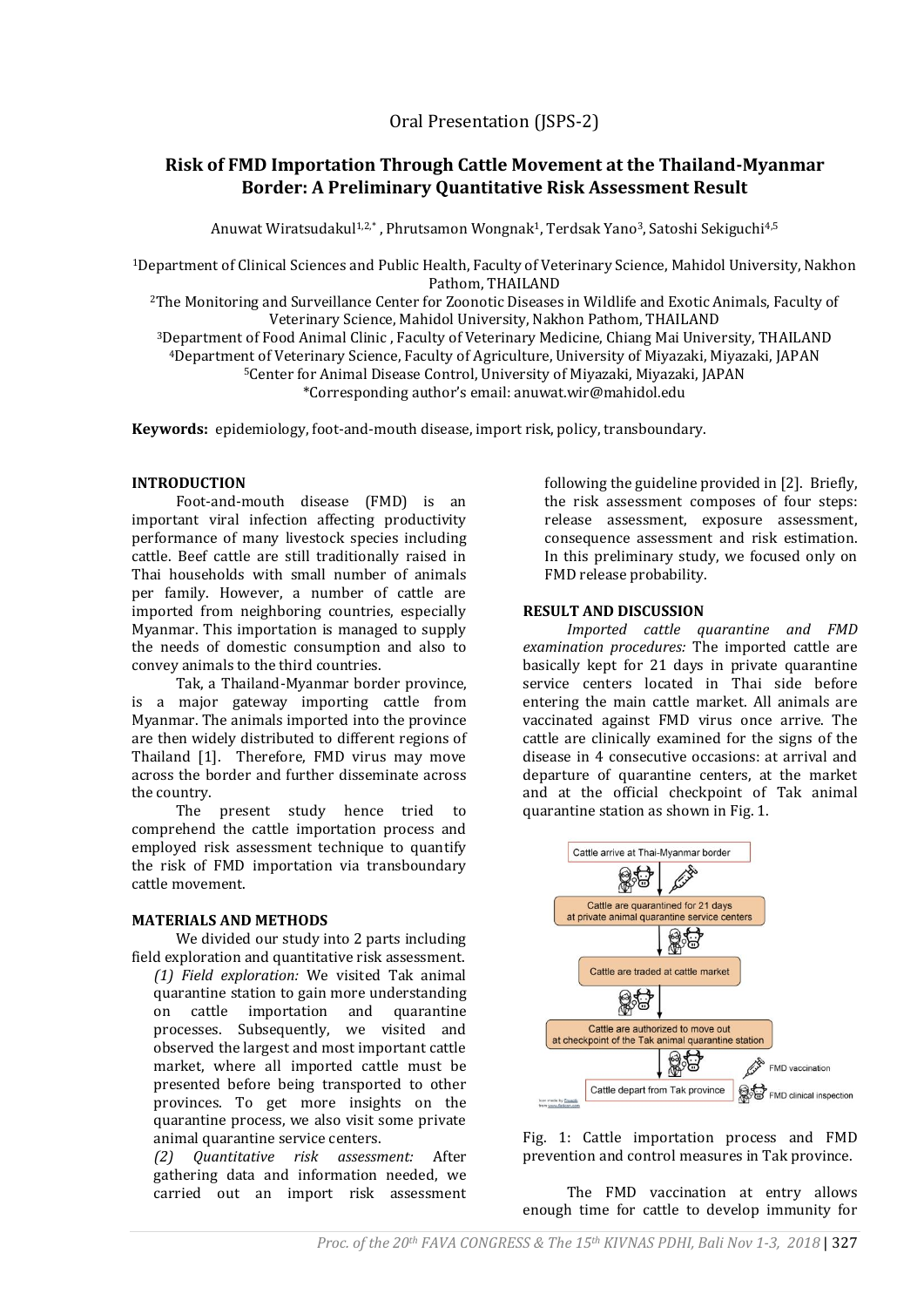disease protection. Animal keeping period at quarantine centers is apparently sufficient to detect diseased animals if any. The multiple clinical inspections for FMD signs and symptoms are an excellent practice to ensure that the infectious animals are eventually filtered. Based on these standard protocols, the FMD virus is not likely to escape the authority's eyes. However, a more quantitative approach is needed to quantify the actual risk.

*Cattle market:* The main cattle market for imported cattle is located in Mae Sot district, Tak province. The market is operated only on weekends (Saturday and Sunday). At the market, cattle dealers move imported cattle from private quarantine centers to trade (Fig. 2). The veterinary inspectors are there to clinically examine cattle and provide a certified ticket allowing animals to move out of the market. The purchased cattle are then checked again at the checkpoint set by Tak animal quarantine station before leaving the province. As all cattle are vaccinated and quarantined before entering the market, the risk of in-market FMD transmission is relatively low.



Fig. 2: Cattle market in Tak province.

*Release probability of FMD virus:* We developed an import risk pathway as conceptualized in Fig. 3. The probability of releasing imported FMD cattle from Tak animal quarantine station is  $1.25 \times 10^{-8}$ . The value seems very low as the animals are vaccinated, quarantined and repeatedly examined for the presence of FMD clinical signs.

#### 3A. At quarantine service center (QS)



#### 3B. At cattle market (CM)



# 3C. At checkpoint (CP)



Fig. 3: Risk pathway of cattle importation from Myanmar to Thailand in Tak province. 3A. at quarantine service center, 3B. at cattle market and 3C. at checkpoint of Tak animal quarantine station.

# **CONCLUSION**

The risk of FMD release from Myanmar to Thailand through cattle importation in Tak province is very low but not neglected. The effective quarantine and examination procedures as routinely performed should be rigorously maintained.

#### **ACKNOWLEDGMENTS**

The work was supported by grants for a project on Core-to-Core Program, Asia-Africa